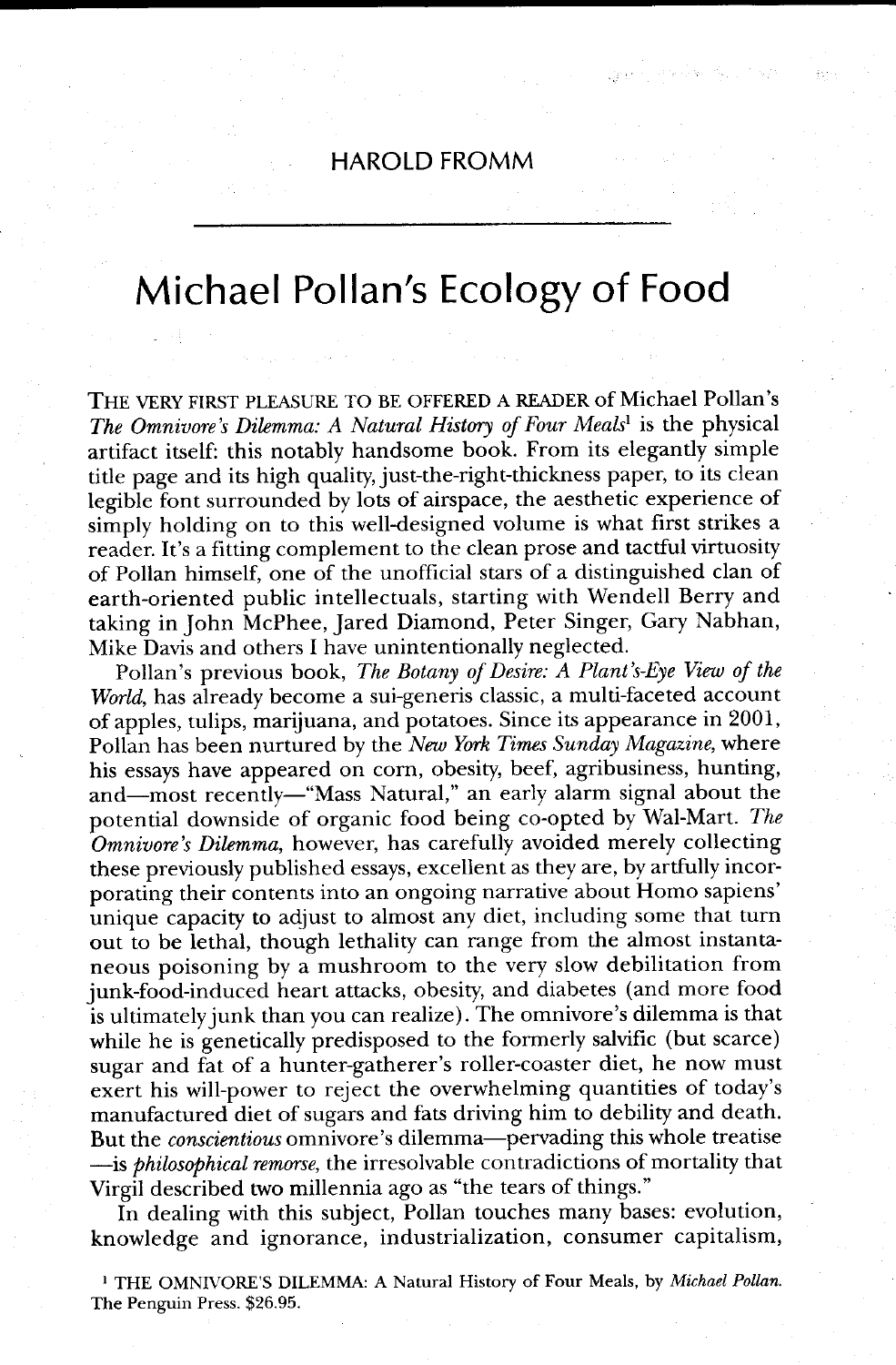globalization, social class, poverty and wealth, ecology, energy and fossil fuels, organic foods, family and industrial farms, the power and (ir)responsibilities of government subsidies and regulations, ethics and moral choice. There's little he overlooks as he traces our contemporary food system from earth to dinner plate (or Styrofoam burger box). The cumulative force is so great that The Omnivore's Dilemma might serve as a more potent-if inadvertent-diet book than the weirdly trendy recipe collections of high fat, no fat, high carb, no carb meals that sell millions of copies but fail to provide the conviction needed for reform from deep within the psyche. The revelations here about foods' provenance, both practical and philosophical, could turn one against the manufactured (in multiple senses) pig-outs now spreading across the world.

Industrial food (based on corn), organic food (based on grass), and wild food from hunting and gathering (based on the forest) provide the three main divisions of this book, each culminating in a showcase meal (plus an extra meal thrown in for good measure). It's hard to say which of these sections displays the greatest virtuosity, but I am as impressed now by the treatment of corn as I was by its earlier incarnation as "When a Crop Becomes King" in the Times of July 19, 2002. Speaking of corn's adaptability to industrial methods of farming, Pollan writes: "It had to adapt iself not just to humans but to their machines, which it did by learning to grow as upright, stiff-stalked, and uniform as soldiers. It had to multiply its yield by an order of magnitude, which it did by learning to grow shoulder to shoulder with other corn plants, as many as thirty thousand to the acre. It had to develop an appetite for fossil fuel (in the form of petrochemical fertilizer) and tolerance for various synthetic chemicals."

These vast monocultured crops invite fatal insect predation of a sort that organic family farms with a variety of rotatable crops can largely overcome without tons of synthetic pesticides. And organic farms' return of spent plants to the soil, combined with the wastes from farm animals long since banished by agribusiness to meat-raising stockyards and factories, provide an altogether richer soil than the helds increasingly depleted by petrochemical fertilizers. The extraordinary increase of corn output from chemicals (which no soil can sustain indefinitely) ended the practice of farmers bringing sacks of corn to market for local animals and people, replacing that venerable practice with truckloads of "commodity corn" dumped into railroad cars for transport to distant factories. Corn has become so cheap that the U.S. government pays subsidies to farmers who are forced to sell their crops for less than it costs to produce them. As once varied family farms expand into vast monocultures of corn, more and more fossil fuel is needed to make and ship petroleum-derived fertilizer and pesticides to them and to transport the corn from these farms to factories for processing with more petroleum and natural gas as it is transformed into a stunning array of products requiring still more transportation and fossil-fueled packaging.

Pollan visited every type of farm and meat-raising operation he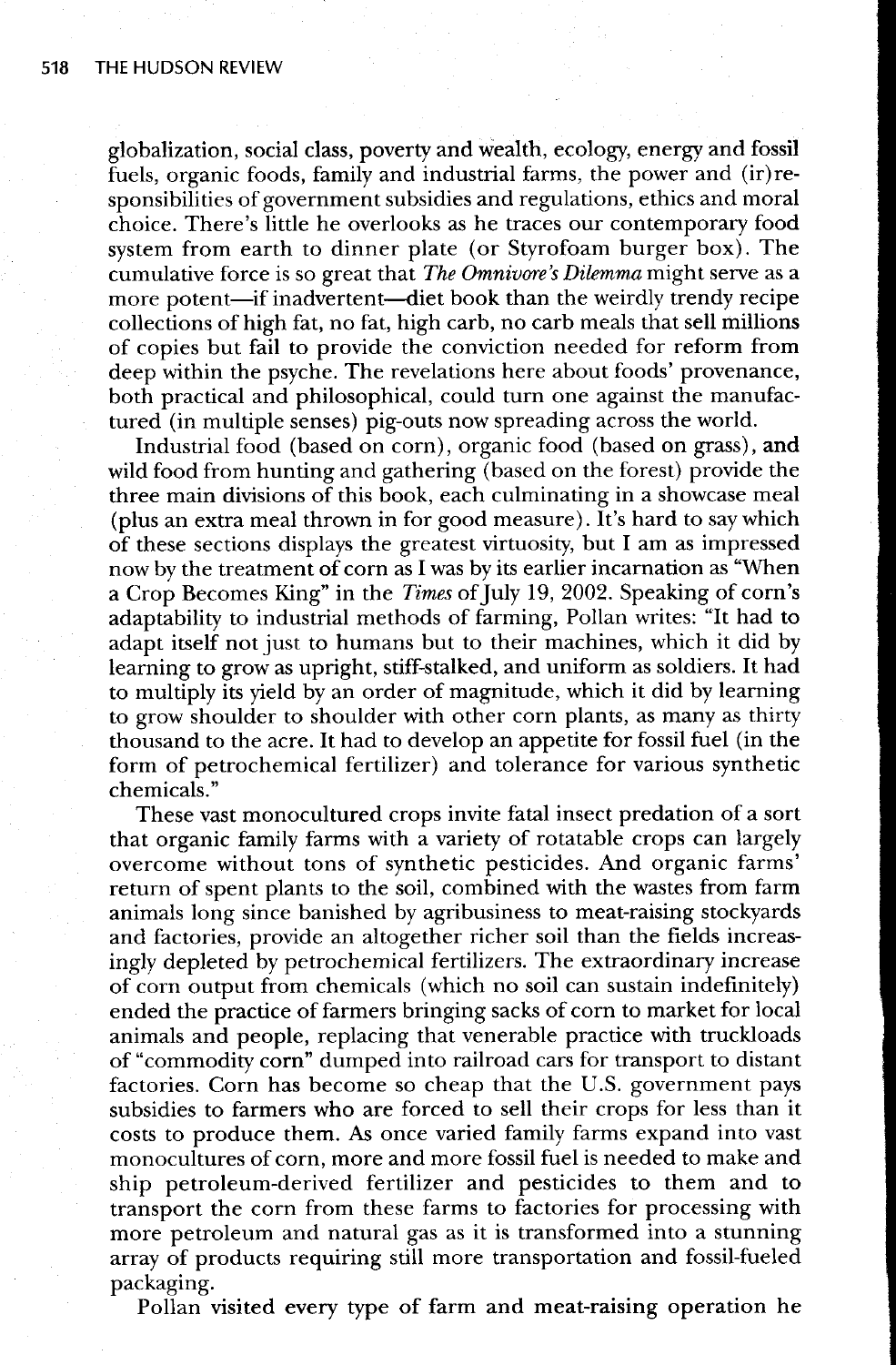describes in his book, living with the farmers and cattle growers long enough to get an insider's view of their procedures. He provides a detailed account of how Cargill and Archer Daniels Midland rule the empire of corn at every stage of is growth, transport, and metamorphosis into an astonishing range of products. Since there is vastly more corn than even fat Americans (and now Europeans) can possibly eat (their obesity deriving in large part from a corn-based diet that is not readily visible to the layman), these companies and their buyers have had to invent ways to sell new and highly profitable corn-derived products to people already eating too much, whose essentially hunter-gatherer bodies "are storing reserves of fat against a famine that never comes." Brutally put, "This leaves companies like General Mills and McDonald's with two options if they hope to grow faster than the population: figure out how to get people to spend more money for the same three-quarters of a ton of food [that the average American consumes annually], or entice them to actually eat more than that." These corn products are refined foods, that is, they have had the beneficial fiber and phytochemicals removed that would be supplied if the corn were eaten whole. (Later on, discussing the Nitrogen-Phosphorus-Potassium or N-P-K fertilizer that feeds industrialized productivity, Pollan outlines the chemistry of rich organic soil that is missing from this universalized trio: "To reduce such a vast biological complexity to NPK represented the scientific method at its reductionist worst. Complex qualities are reduced to simple quantities; biology gives ways to chemistry.") Without this fiber (whether from corn, wheat, or whatever), these refined foods become the number one contributors toward weight gain. (Today's local newspaper warned against drinking fruit juice whose pulp has been removed: the pulp is the important fiber, without which fruit juices are simply sugary drinks.) Besides corn-derived flours, thickeners, chemicals, ethanol, corn oil and whatnot, there is high fructose corn syrup, a sweetener now present in more foods than most people can possibly have noticed, from vast bottles of soda pop to soups, sauces, baked goods, ice cream, cereals, condiments, candy. All sorts of convenience foods and cereals are invented to sell the cheap corn as valueadded processed foods that our evolved craving for sugars and fats has made us suckers for. Hunger is barely involved. ("In many ways, breakfast cereal is the prototypical processed food: four cents worth of corn. . . transformed into four dollars worth of processed food. What an alchemy!") Pollan examines the composition of the highly caloric and fat laden Chicken McNuggets, reporting that of its 38 ingredients he counts thirteen derived from corn, excluding the corn-fed chickens themselves: modified cornstarch, mono-, tri-, and di-glycerides, dextrose, lecithin, chicken broth, yellow corn flour, cornstarch (as opposed to "modified cornstarch" ), vegetable shortening, partially hydrogenated corn oil, and citric acid. The chemicals added to preserve and process the nuggets are even more disquieting, some highly toxic sprayed on the nuggets or the inside of the serving box.

But notwithstanding this wild proliferation of corn derivatives being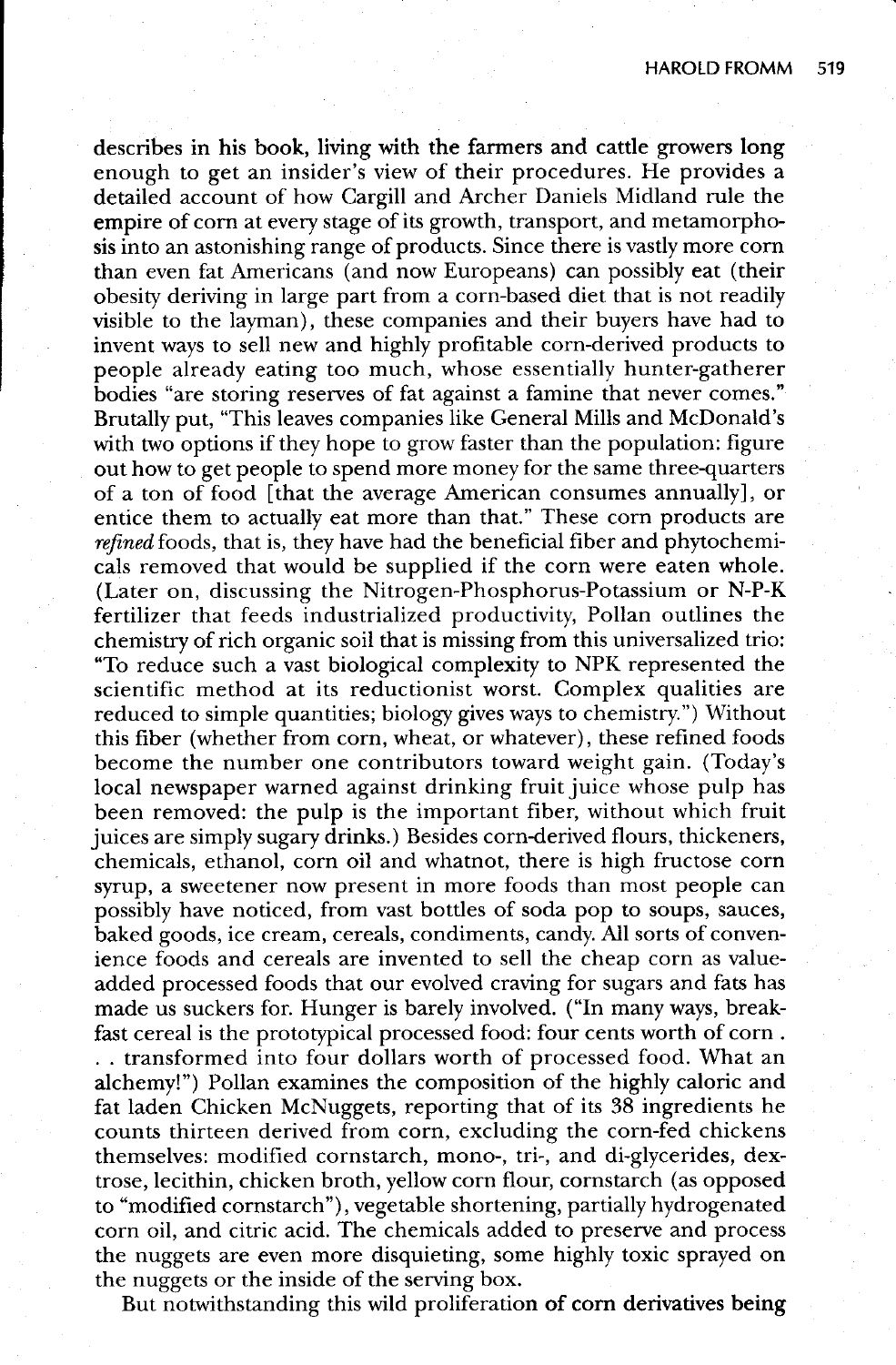forced down consumers' throats via the cozenings and concealments of advertising, three fifths of all corn (of the type once known as field corn or fodder) goes into the feeding of animals. To trace this process, Pollan bought a young steer and tried to watch it go through maturation from feed lot to meat. (He has distilled this chapter, aptly titled "Making Meat," from the slightly more detailed "Power Steer," in the New York Times Magazine of March 31,2002.) Instead of seeing cows grazing on grass, their native food, Pollan found tens of thousands of penned cattle "standing or lying around in a grayish mud that, it eventually dawns on you, isn't mud at all." The stench is overwhelming, and the cattle, raised on a diet of corn that their grass-evolved stomachs (or rumen) can't handle, need large doses of antibiotics and other chemicals to keep them from getting sick (and many die anyhow). But the corn is cheap and enables Pollan's steer to be fed as much as 32 pounds of cornfeed daily to gain four pounds of muscle, fat, and bone, reaching twelve hundred pounds in very short order, far faster than happenstance grazing. The pools of collected manure as well as the manure the cattle are living in result in fecal residues on the animals that the process of slaughter tries, not always successfully, to overcome. On an organic farm like the one Pollan visits later on, the free-roaming cattle are moved from one grazing area to another, while their manure fertilizes the nibbled grass they will eventually return to as well as serving as a food source for insects and microorganisms who help to break it down. But from the massive monoculture of the feed lots the manure's runoff pollutes vast areas of the country, eventually ending up in the Mississippi, poisoning eight thousand square miles of the Gulf of Mexico. The manufactured fertilizer, which is not needed on a recycling organic farm where everything is reused, can be traced back "all the way to the oil fields of the Persian Gulf."

For the consumer, the result is cheap beef of questionable quality, given its chemical residues, large amounts of highly saturated fatsunlike the quantities from grass-fed cows-and reduced amounts of the beneficial omega 3 oil that is more abundant in grazing cattle. "The unnaturally rich diet of corn that undermines a steer's health fattens his flesh in a way that undermines the health of humans who will eat it." When Pollan and his wife and son eat a fast food meal at McDonald's to experience the final products of the corn and beef manufactures, Pollan can't resist noting about his classic cheeseburger and fries, "No, I could not taste the feed corn or the petroleum or the antibiotics or the hormones-or the feedlot manure"! But the caloric content and nutritional deficiencies of the meal are shocking, since almost none of the foods can be found in nature, being composed of ingredients that were artificially produced, refined (that is, to play on words, "made unwholesome") and then reassembled with vitamins added (as well as transfats), falling far short of anything that could be called fiber-rich whole foods with trace minerals and nutrients. And whereas most of the energy that produces the food in an organic farm is from the sun, our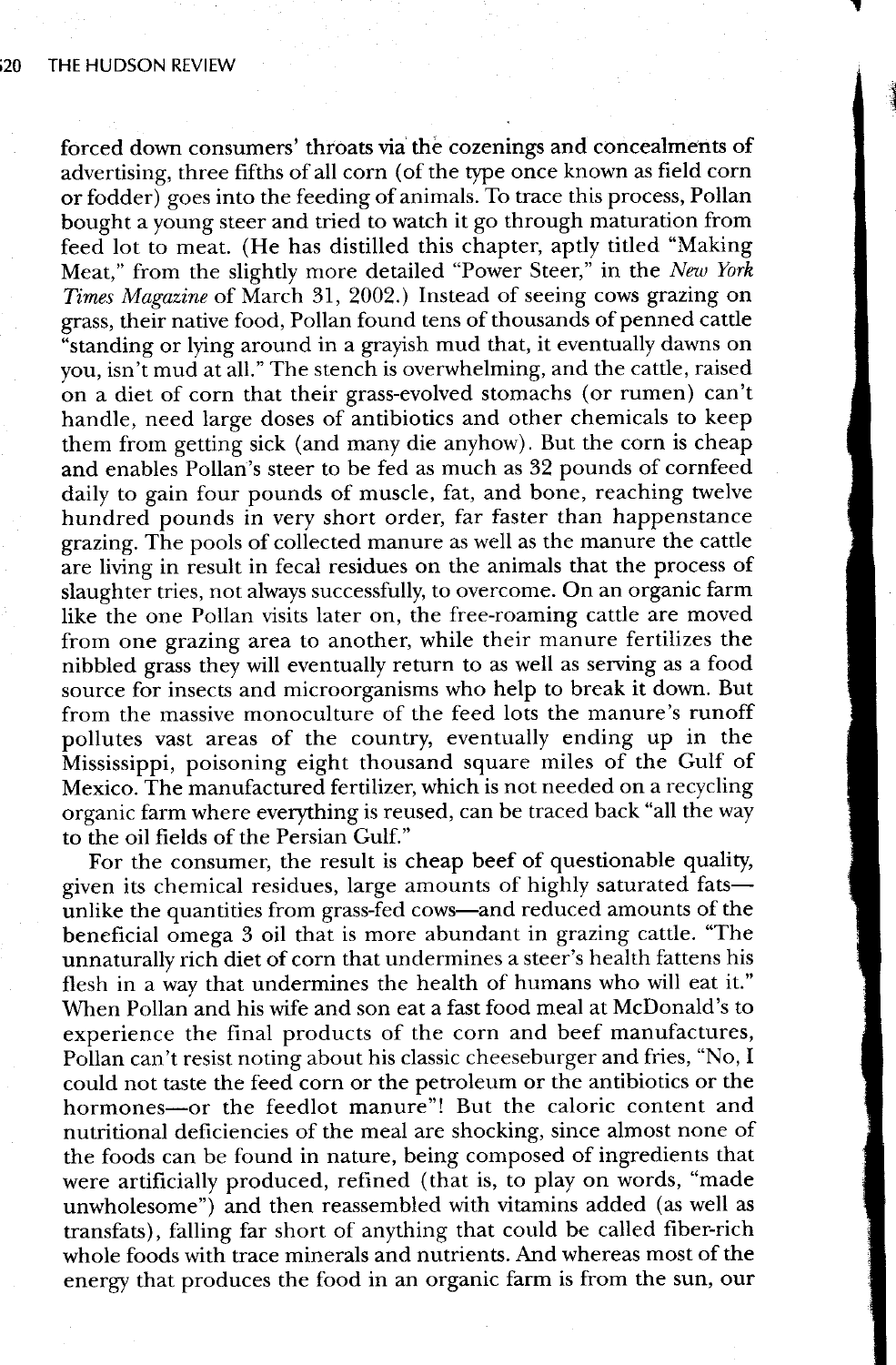NT  $\parallel$ 

planet's chief source, most of the energy that produced this meal came from machinery, fertilizer, antibiotics, great quantities of petroleum, and the transportation of raw, processed, packaged, and reshipped finished products. "Behind the 4,510 calories [an enormous amount] the three of us had for lunch stand tens of thousand of corn calories that could have fed a great many hungry people," since-90%- of the corn's energy is lost in the process of turning itself into beef or chicken.

Pollan was not allowed into the slaughterhouse to witness the final disposition of his steer, but he was able to collect enough information for a grisly report indeed. But lest anyone think Pollan has exaggerated, while I was reading The Omnivore's Dilemma, Bob Herbert reported (in the New York Times of June 15, 2006) the sordid conditions at the Smithfield Packing Company in Tar Heel, North Carolina, where the brutalized workers are fighting for benefits in an environment in which 32,000 hogs are killed each day. "'It was depressing inside there,' said Edward Morrison, who spent hour after hour flipping bloody hog carcasses on the kill floor, until he was injured last fall after just a few months on the job. 'You have to work fast because that machine is shooting those hogs out at you constantly. You can end up with all this blood dripping down on you, all these feces and stuff just hanging off of you. It's a terrible environment."'

If ignorance is bliss, the poet Thomas Gray once told us, 'tis folly to be wise. Only a forgetting can overcome the revulsion-dietary, economic, corporate, political-that is the immediate reaction to an understanding of what we are actually ingesting along with beef, chicken, pork. Indeed, even Pollan overcomes his nausea to live another diy to eat some of the products he so meticulously describes with disgust.

Pollan subsequently worked for a week as a farmhand of sorts at a totally organic farm in Virginia run by a family of almost fanatic dedication to sustainability. There were no waste products to dispose of because everything was reused during the growth cycle of the plants and animals that nourished each other, nor were the animals forced to eat grains they had not evolved to digest. The principal food was grass, the use of fossil fuels was minimal, and the farm's produce and meat were sold locally. Looking at the spiraled tails of the pigs sticking up in the air, Pollan could not fail to remember the hogs at the industrial hog pens whose tails were cut off and who were weaned from their mothers ien days after birth instead of the usual thirteen weeks "because they gain weight faster on their drug-fortified feed than on sow's milk. But this premature weaning leaves the pigs with a lifelong craving to suck and chew, a need they gratify in confinement by biting the tail of the animal in front of them [hence their excision]. A normal pig would fight off his molester, but a demoralized pig has stopped caring."

Using Whole Foods market (where he often shops) as representative, Pollan contrasts the genuinely bucolic character of the Virginia farm with what he calls "Big Organic" and "Supermarket Pastoral," the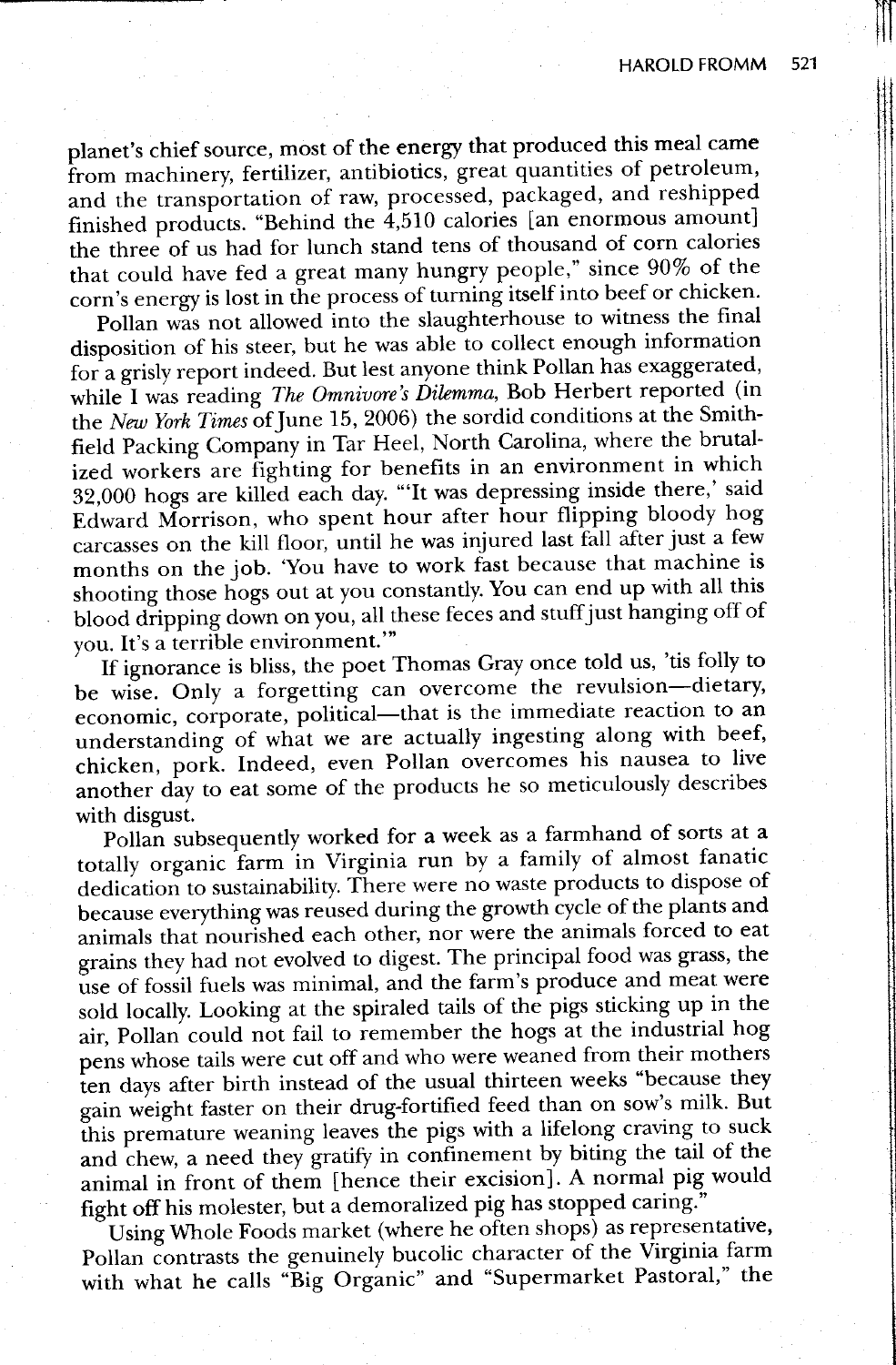growing industrialization of organic foods. Most of the produce sold at stores like Whole Foods and Wild Oats comes from two major American companies, Earthbound Farms and Grimmway Farms (though their names are not necessarily on the final product). "As I tossed a plastic box of Earthbound prewashed spring mix salad into my Whole Foods cart. I realized that  $\overline{\mathrm{I}}$  was venturing deep into the belly of the industrial beast." His account of the realities behind the bucolic logos of farms and cows on many of the packages would puncture the heart of any food-idealist preening himself on his own benevolence to the creation, though Pollan recognizes the impossibility of conducting massive industrial organic operations as if they were on the same scale as the Virginia family farm. (His description of the stupendous processes used by Earthbound Farms to grow' pick, wash, and bag 2.5 million pounds of lettuce a week is daunting, with the 80 calories of energy in a one-pound box of lettuce requiring more than 4,600 calories of fossil fuel to produce and deliver.) Still, his accounts of what "free range" really means and his visit to the home of "Rosie, the organic chicken," verge on the tragicomical.

: 16 a.W

 $\frac{1}{2}$ 

The chicken houses don't resemble a farm so much as a military barracks: a dozen long, low-slung sheds with giant fans at each either end. I donned what looked like a hooded white hazmat suit—since the birds receive no antibiotics yet live in close confinement, the company is ever worried about infection, which could doom a whole house overnight-and stepped inside. Twenty thousand birds moved away from me as one, like a ground-hugging white cloud, clucking softly. The air was warm and humid and smelled powerfully of ammonia. . . . After they adjusted to our presence, the birds resumed sipping from waterers suspended from the ceiling, nibbled organic food from elevated trays  $\ldots$  and did pretty much everything chickens do except step outside the little doors located at either end of the shed.

Ouside these doors (which must be provided for the "free range" qualification) were narrow grassy strips that the birds ignored, "an unfamiliar and terrifying world." Stepping outside "is the last thing the farm managers want to see happen, since these defenseless, crowded, genetically identical birds are exquisitely vulnerable to infection." Here as elsewhere in this gripping book, social, agricultural, biological, and corporate histories that lie behind today's affordable products are outlined for the clueless and self-deluded reader.

All of this notwithstanding, the grass-fed meal that culminates the organic foods section of this book provides Pollan with grounds for dietary amelioration: "Grass-fed meat, milk, and eggs, contain less total fat and less saturated fats than the same foods from grain-fed animals. Pastured animals also contain conjugated linoleic acid (CLA), a fatty acid that some recent studies indicate may help reduce weight and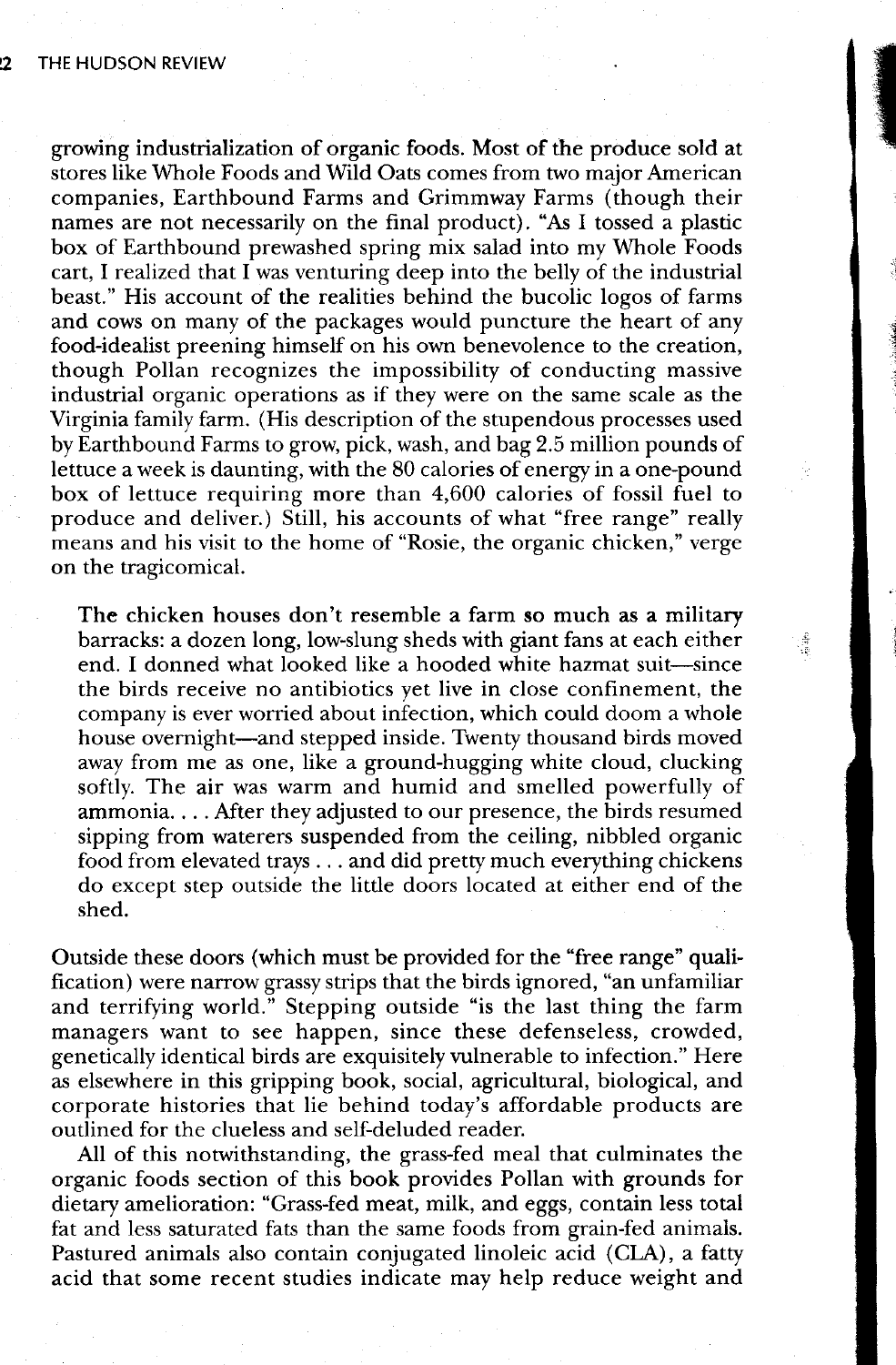prevent cancer. . . . But perhaps most important, meat, eggs, and milk from pastured animals also contain higher levels of omega-3s . . . that play an indispensable role in human health, and especially in the growth and health of neurons-brain cells." And as for red meat, the problem "long associated with cardiovascular disease—may owe less to the animal in question than to the animal's diet." Today's remaining hunter-gatherer populations "eat far more red meat than we do without suffering the cardiovascular consequences," perhaps because of their animals' diet. "The species of animal you eat may matter less than what the animal you're eating has itself eaten."

In the last section of the book, Pollan describes a meal comprised almost entirely of foods he himself has grown, gathered, or hunted (a wild pig!) in order to acquaint himself with the whole procedural chain that lies behind our daily meals-or what used to be the daily meals of our species. After so many experiences of disgust-watching beef cattle living in their own manure; learning the sordid details of slaughterhouses; killing chickens while he worked on an organic farm; shooting a wild pig for his "natural" meal—Pollan provides a long reflective chapter on the ethics of eating animals. "The first time I opened Peter Singer's Animal Liberation I was dining alone at the Palm, trying to enjoy a rib-eye steak cooked medium rare." Singer's book carried considerable weight because Pollan was already deeply involved in experiencing the horrors of meat production. Recognizing that sentimentality and brutality exist side by side, he notes that "Half the dogs in America will receive Christmas presents this year, yet few of us ever pause to consider the life of the pig—an animal easily as intelligent as a dog—that becomes the Christmas ham." Animals have mostly disappeared from view except as pets or neat plastic packages at supermarkets. But reading Singer not only resensitized Pollan to the dilemma of vegetarianism vs. animal cruelty, launching him into another experimental trial, this time as a vegetarian, it initiated a review of the major cruxes of philosophy in regard to animals: from Descartes (who regarded animals as insensate machines), through Jeremy Bentham (not "can they reason?" he asked, but "can they suffer?"), to Daniel Dennett, Stephen Budiansky, and the complexities of consciousness studies. Behind his reflections were recollections of the cruelest process of all: the treatment of egg-laying hens, ten percent of which die from the stresses of their wretched lives as eggproducing machines deprived of every natural sustenance entailed by their evolution as a species. And for the survivors, during their last week of life they are "starved of food and water and light for several days in order to stimulate a final bout of egg laying before their life's work is done."

Pollan's warm defense of vegetarianism and his critique of the ruthlessness of industrial capitalism are nevertheless tempered by equally strong defenses of the domestication of animals and their use as food for humans. The arguments are too complex to outline here (this is a book to be read!), but Pollan's conclusion is "that people who care